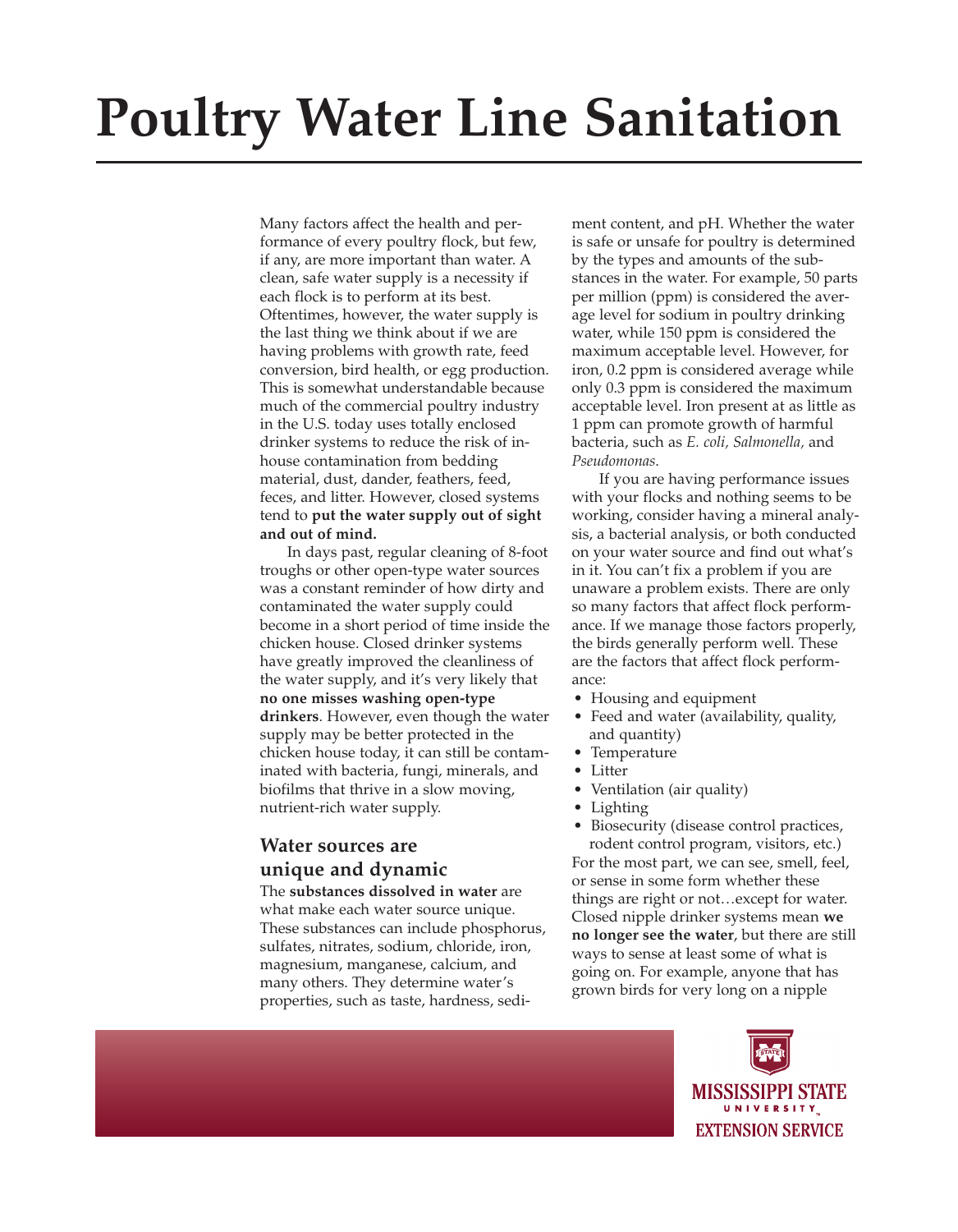drinker system can tell by the sound the nipple makes when a bird triggers it whether there is water coming out or whether that bird is pecking a dry pin. However, even though water may be available for the birds to drink, how many growers actually know what's in that water and what effect the water may be having on the birds? Minerals, bacteria, algae, yeasts, and fungi may all be present in the water supply without the grower's knowledge.

Minerals present at high levels in the water can be detrimental to flock performance. **Birds receive all the nutrients they need by eating a balanced diet.** Being overdosed with additional substances in the water supply can cause serious problems. For example, the feed has enough salt for the birds. If the water supply has high levels of sodium and chloride, the birds could easily consume too much total salt, which could lead to flushing, wet litter, increased ammonia levels, poor paw quality, and other problems. In addition, certain bacteria, algae, and fungi thrive off of particular minerals dissolved in water. Dissolved minerals in the water supply are often overlooked or unknown but can affect water quality and bird health and performance.

Water supplies are **dynamic and always changing**. They can be influenced by droughts, floods, septic systems, agriculture and industry within an area, well depth and site selection, and other factors. Season and usage level may also affect the water supply, along with the type of rock and soil the water passes through. There is probably no such thing as "pure" drinking water for poultry according to Environmental Protection Agency (EPA) standards. The EPA considers anything dissolved in water a contaminant, but not all contaminants are bad. Low levels of some contaminants may be fine in poultry drinking water and may have no impact on performance. However, higher contaminant levels could be a problem.

Also, combinations of certain contaminants, such as sodium and chloride (salt) or calcium and magnesium, can create problems. The combination of calcium and magnesium will work together to form scale, a hard, white, mineral build-up, on the insides of water lines. Over time, scale buildup can reduce the pipe volume and cause regulators and nipples to malfunction. If the pH of your water is above 7 and the water supply contains more than about 60 ppm of either or both these minerals, then scale buildup is likely.

You should also be aware of nitrates in the water. Nitrates can result in poor growth rate and poor feed conversion. They are generally an indication of fecal contamination.

Sulfur is also a common contaminant in water supplies. The rotten-egg smell often associated with sulfur is actually hydrogen sulfide, a byproduct of sulfur-loving bacteria present in water with high sulfur content. Presence of sulfur in the water will sometimes turn the water filter black or cause a black residue on the filter canister or housing. Remember that manganese can also form a black residue; a water mineral analysis can tell you which mineral is present.

## **Acids, biofilms, and sanitizers**

To remove scale buildup from the water lines, you'll need to use a strong, acidic cleaner that is safe for nipple drinkers and can drop the pH of the water to below 6. Be aware that some acids break scale buildup into chunks, which can clog the system and prevent nipple drinkers from working properly. Check with your drinker manufacturer and local poultry supply store for the best options, as there are several acid products that will work.

Also remember that acids are not sanitizers. Acids are only part of a larger, overall sanitation program; they are not the entire program. For example, if you suspect a **biofilm problem**, you'll need to run a good sanitizing cleaner that can dissolve the biofilm before you use the acid. The acid will not be able to cut through the biofilm and, therefore, will be unable to remove any scale buildup that may exist.

**Biofilm is a difficult problem to address**. A biofilm is a complex community of bacteria, fungi, and algae encased in an extracellular polysaccharide and other organic contaminants attached to a surface. In other words, biofilm is slime. Biofilm is a breeding ground where microorganisms can easily multiply. The biofilm then protects the microorganisms from antibacterial agents. Biofilm development is rapid in slow-flowing water systems where adequate nutrients are present, such as nipple drinker systems in poultry houses. Scale, sediment, and algae attached to the inside of drinker lines can make the problem worse. In addition, poultry growers often run additives in poultry drinking water that **help promote the growth of a biofilm** in the water lines. These additives include flavored gelatin mixes, powdered drink mixes, vitamins, electrolytes, sugar water, stabilizers, antibiotics, and others.

These additives are a food source for the biofilm. This food supply promotes microbial growth that can decrease effectiveness of medications and vaccines dispensed through the drinker lines and result in poor feed conversion and increased mortality, carcass downgrades, and condemnations. Once established, a biofilm makes the water system much more difficult to clean and keep clean. Even when the biofilm is removed, it can return in as little as two to three days. Follow these rules to help keep the biofilm away:

- Clean the drinker system thoroughly.
- Implement an adequate clean water program.
- Keep the water supply sanitized.
- If you run any additives that could feed biofilm through the medicator, flush the water system immediately afterward.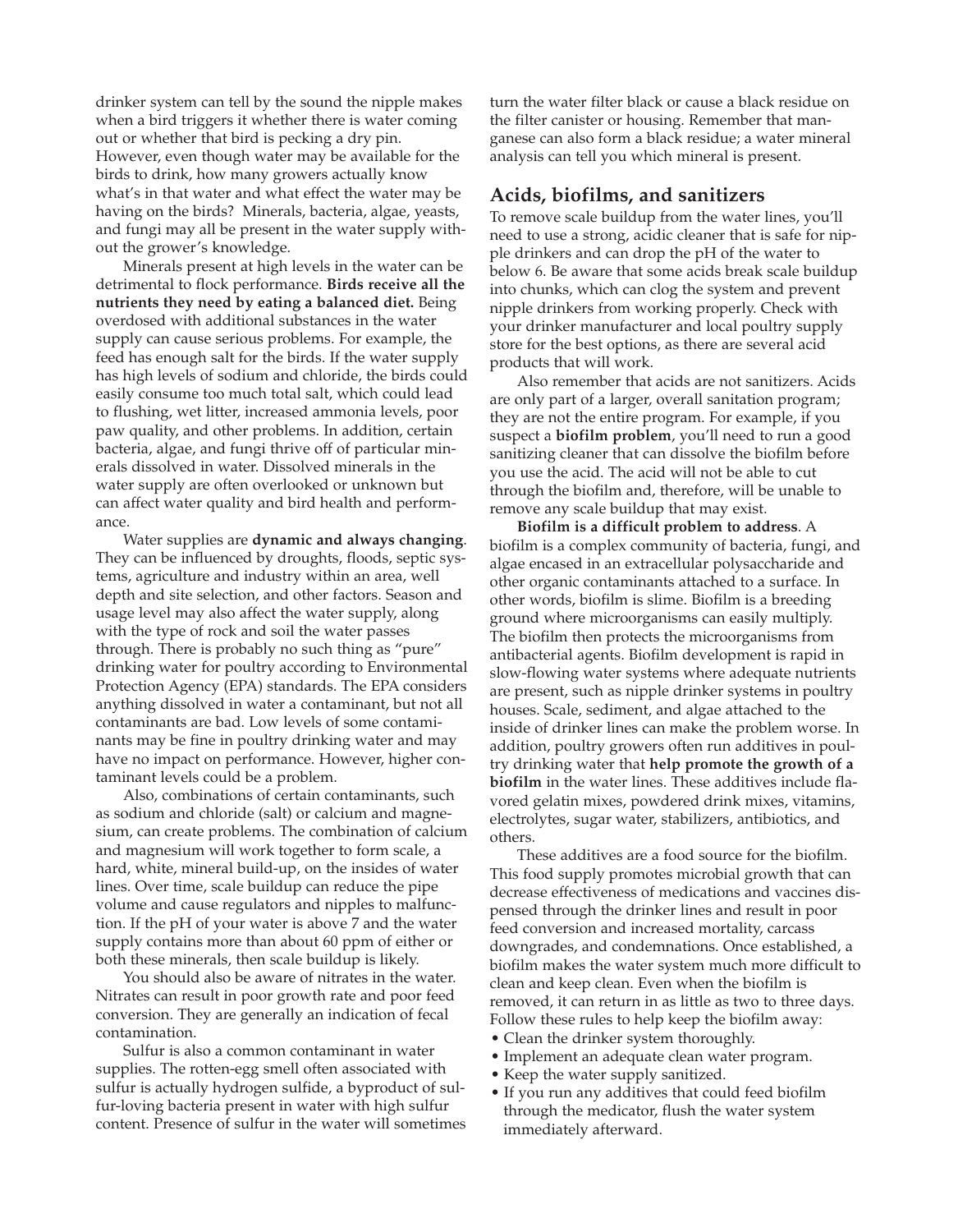## **Water line sanitation**

Household bleach is likely the most commonly used water sanitizer on poultry farms. However, bleach must be used properly in order to sanitize the water supply. You must have the proper level of chlorine at the end of the water line farthest from the water source to ensure that bleach is doing its job. Many growers use some type of chlorine test kit to measure parts per million (ppm) of chlorine at the end of the line. You should have **3 to 5 ppm of free chlorine** at the end of the line for your sanitation program to be effective. More than 5 ppm may be too strong and could back the birds off water and possibly damage the drinker system. Less than 3 ppm chlorine is likely too weak and will prove ineffective against organisms in the water supply.

To be most effective, chlorine must have time to dissolve and produce hypochlorous acid. Hypochlorous acid sanitizes 80 times better than the hypochlorite ion does. Free chlorine is not considered effective unless it is 85 percent hypochlorous acid. Contact time is important; chlorine needs time to work. During periods of high water demand, contact time may be minimal, which could reduce chlorine's effectiveness.

Growers have several **alternatives to bleach** that are also very good sanitizing agents. Some of the best appear to be the concentrated, stabilized hydrogen peroxide products. The stabilizer prevents the hydrogen peroxide from converting to water and oxygen before its work is finished; thus, it lasts longer and stays stronger in stock solutions. Stabilized hydrogen peroxide works well on biofilms because it is a very good oxidizer and can hydrolyze (or break down) the biofilm. In addition, it is non-corrosive to the drinker system and quite effective on bacteria, fungi, and viruses. It can break down algae thoroughly enough to allow it to pass through nipple drinkers without causing the nipple to clog or stick.

However, in general, the stabilized hydrogen peroxide products are not as user-friendly as some less effective products and are somewhat harder to find. They are not available in most grocery stores. Your local poultry or animal health supply store is likely the only place that carries these products. Common brand names include Proxy-Clean, Siloxycide, HydroLine, and others.

Other alternatives include 35 percent hydrogen peroxide and chlorine dioxide.

There are several factors to keep in mind when considering a water line sanitation program, including these:

### **What is the source of the water?**

• Is it a well? If so, how deep is it? What rock formations does it pass through?

- Is it surface water from a pond, lake, or stream? What is its algae content? Is it clean?
- Is it a rural or community water supply? How is it treated? What is its chlorine level?

#### **Are there issues with health or performance of past flocks?**

- Excess mortality
- Condemnations
- Poor feed conversions or weight gain
- Poor egg numbers

### **Is the mineral content of the water known?**

- What's in it?
- At what level?

## **Are additives run through the drinker system?**

• If so, are water lines flushed afterwards?

Don't overlook the pH of your water supply. In general, birds do not like to drink high pH water. High pH water tends to have a bitter taste that birds are able to recognize, and this may reduce consumption. **A reduction in water intake will mean a reduction in feed intake!** A pH above 8 will prevent most sanitizers from performing their best. A pH below 5 may affect intestinal health, create a bloom of algae or mold that thrives at low pH levels, and damage metal drinker system components. **A pH in the range of 6.2 to 6.8** appears to work well. If the pH of your water is above 7.0, lowering the pH may benefit overall flock performance.

Routine flushing is one of the simplest ways to help keep the water system clean. In addition to routine flushing, the system should also be flushed after any use of the medicator. Flushing helps wash away potential food sources for bacteria or other organisms. Be sure to flush long enough to completely purge the lines. A general rule of thumb is to **flush one minute for every 100 feet of water line**. If you have a 400-foot house with approximately 200-foot water lines in each half, then each line should be flushed for about two minutes. A 500-foot house with 250-foot water lines in each half would require a two-and-a-half- to threeminute flush per line. In general, when the birds are gone, a higher level of cleaning and sanitizing products should be run into the water lines with a medicator or injector pump. Sweep the lines with a broom to trigger all the nipples, and allow the product to sit in the lines for 24 to 72 hours. Then flush all the lines with fresh water and trigger the nipples once again.

Check with your service technician, drinker manufacturer, or your local poultry supply store concerning which products to use, at what concentrations, and how long to leave the solution in the lines to avoid damaging the drinker system. When birds are in the